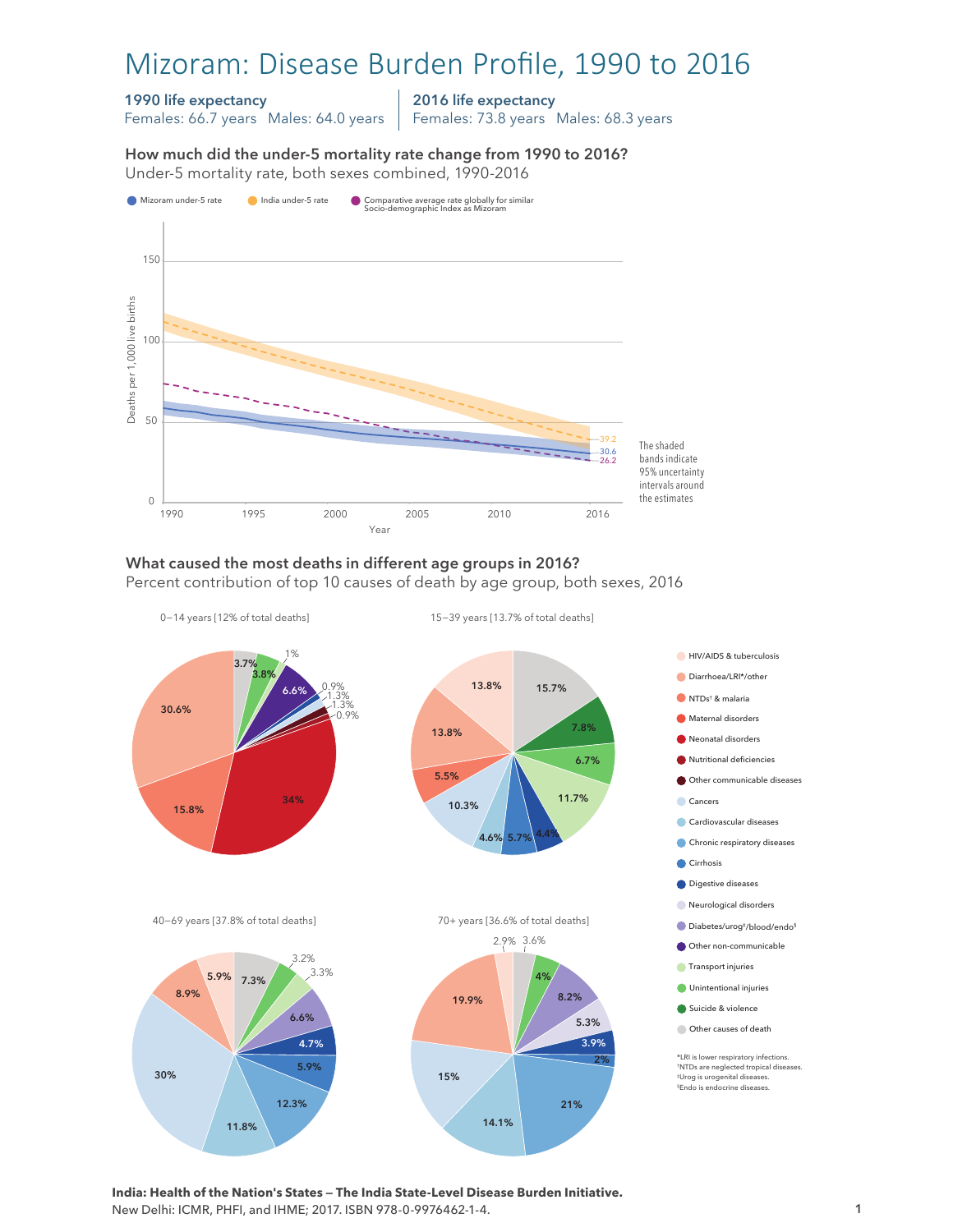### Proportion of total disease burden from: Premature death: 64.6% | Disability or morbidity: 35.4%

#### What caused the most years of life lost, by sex, in 2016?

Top 15 causes of YLLs, ranked by percent for both sexes combined, 2016



# What caused the most years lived with disability, by sex, in 2016?

Top 15 causes of YLDs, ranked by percent for both sexes combined, 2016



\*COPD is chronic obstructive pulmonary disease.

\*Sense organ diseases includes mainly hearing and vision loss.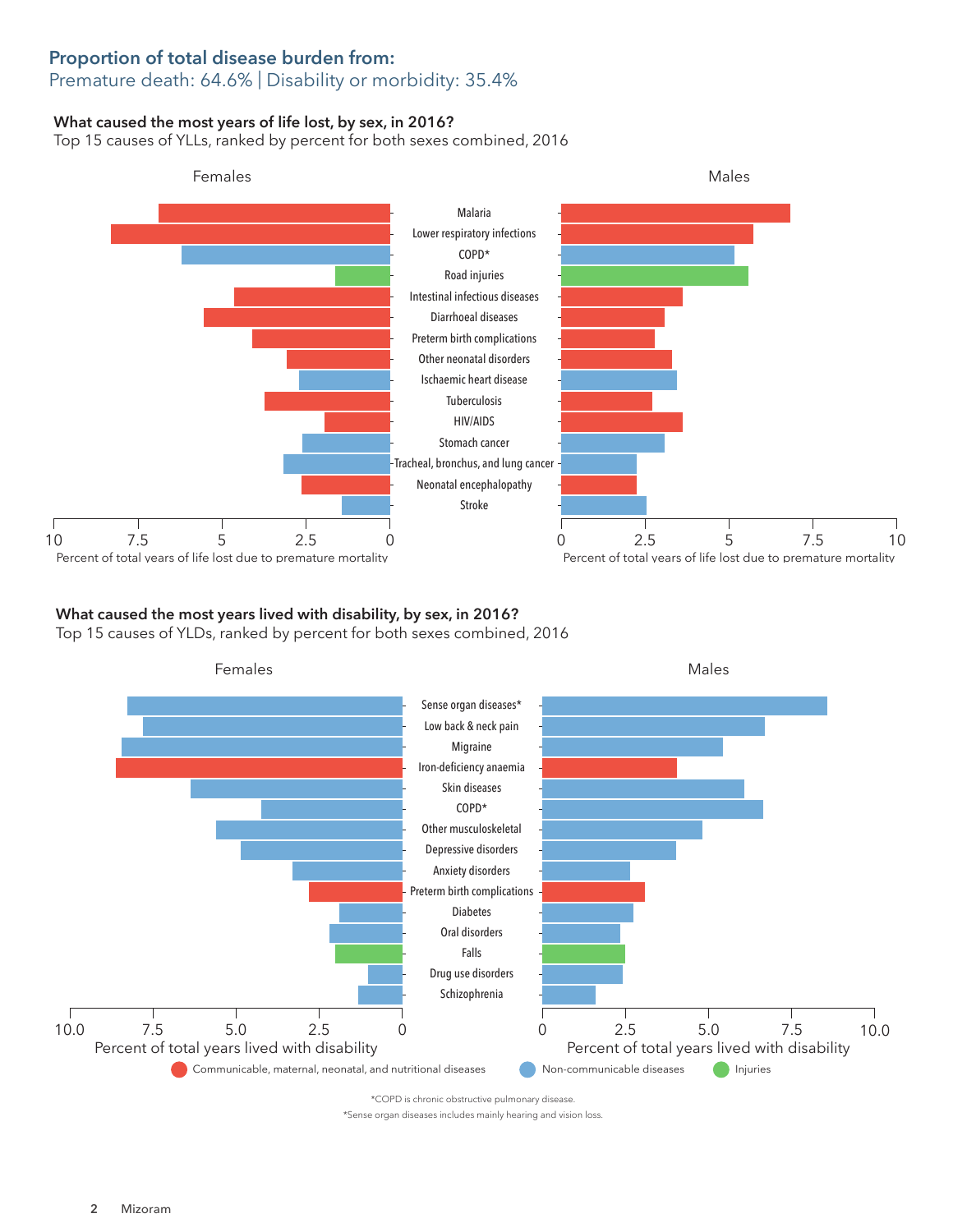## Proportion of total disease burden from: CMNNDs: 34.6% | NCDs: 55.5% | Injuries: 9.8%

How have the leading causes of death and disability combined changed from 1990 to 2016? How have the leading causes of death and disability combined changed from 1990 to 2016? Change in top 15 causes of DALYs, both sexes, ranked by number of DALYs, 1990–2016 Change top 15 causes of DALYs, both sexes, ranked by number of DALYs, 1990–2016



What caused the most death and disability combined across age groups in 2016? What caused the most death and disability combined across age groups in 2016? Percent of DALYs by age group, both sexes, 2016 Percent of DALYs by age group, both sexes, 2016



The number in the bracket on top of each vertical bar is the ratio of percent DALYs to population for that age group. The number in parentheses after each age group on the x-axis is the percent of population in that age group.